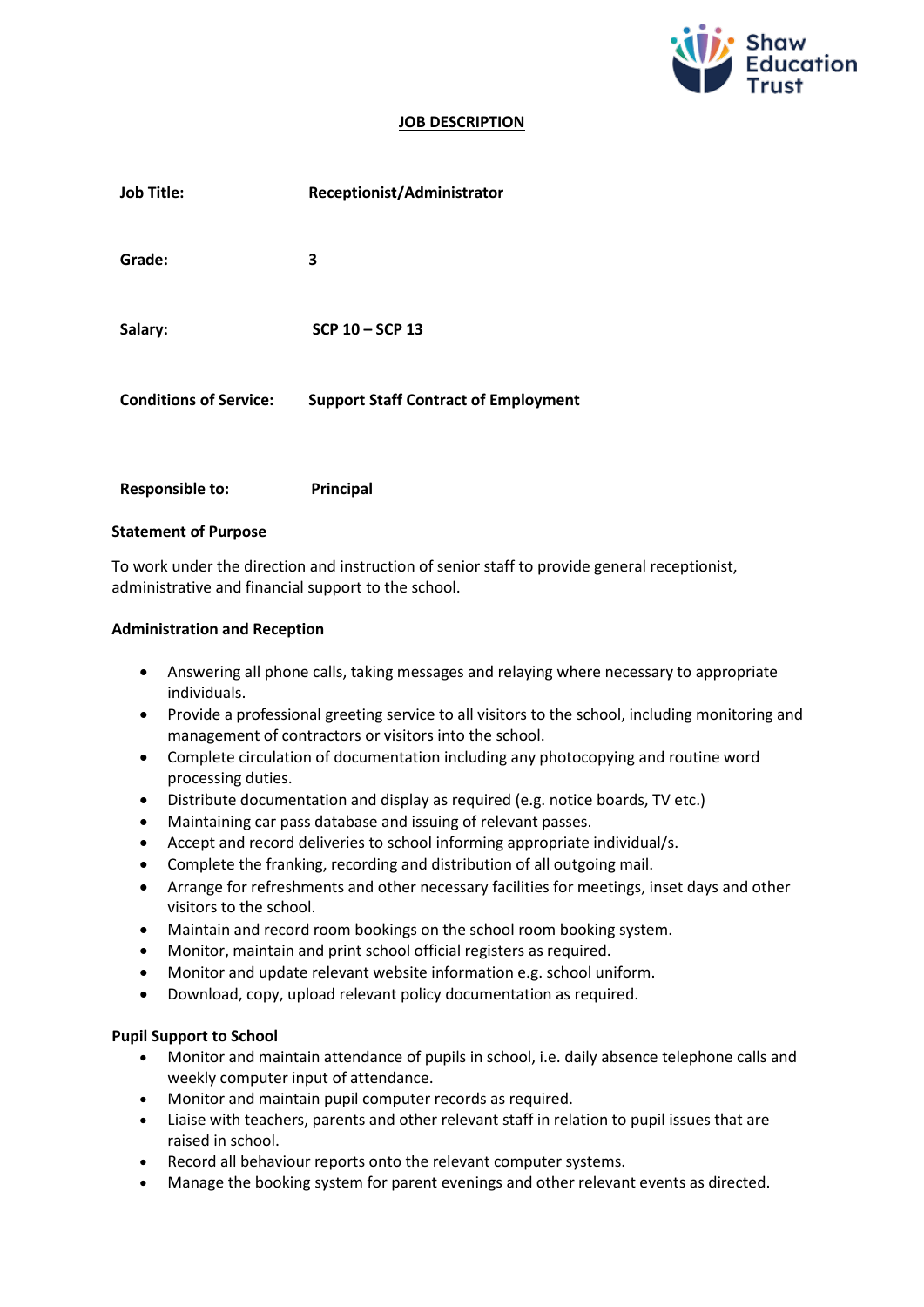

- Collate and record the yearly pupil data collection forms.
- Monitor and maintain all other pupil related data as required on an annual basis.

# **Financial Support to school**

- Record and enter onto appropriate systems details in respect of school dinners, clubs etc.
- Liaise with parents and other parties in respect of monies owed to the school.
- Arrange and issue trip letters and payments as required.
- Arrange to 'bank/pay in' any money from break or other relevant sales.
- Be the contact person for any finance queries as required.
- Completing relevant documentation as required in relation to stock maintenance, goods received and orders.
- Assisting in the preparation of resource materials and information booklets.
- Assisting with acquisition of stores, stationary, materials and equipment.
- Scan/Upload relevant financial documentation for processing.

**Support to School** (this list is not exhaustive and should reflect the ethos of the school)

- Promote and safeguard the welfare of children and young persons you are responsible for or come into contact with.
- Be aware of and comply with policies and procedures relating to child protection, health, safety, and security, confidentiality and data protection, reporting all concerns to an appropriate person.
- Be aware of, support and ensure equal opportunities for all.
- Contribute to the overall ethos/work/aims of the school.
- Appreciate and support the role of other professionals.
- Attend and participate in relevant meetings as required.
- Participate in training and other learning activities and performance development as required.
- Assist with pupil needs as appropriate during the school day.

# *Note*

*The job holder will be expected to undertake any other duties which are not specifically listed but are within the remit, responsibility and accountability of the job.*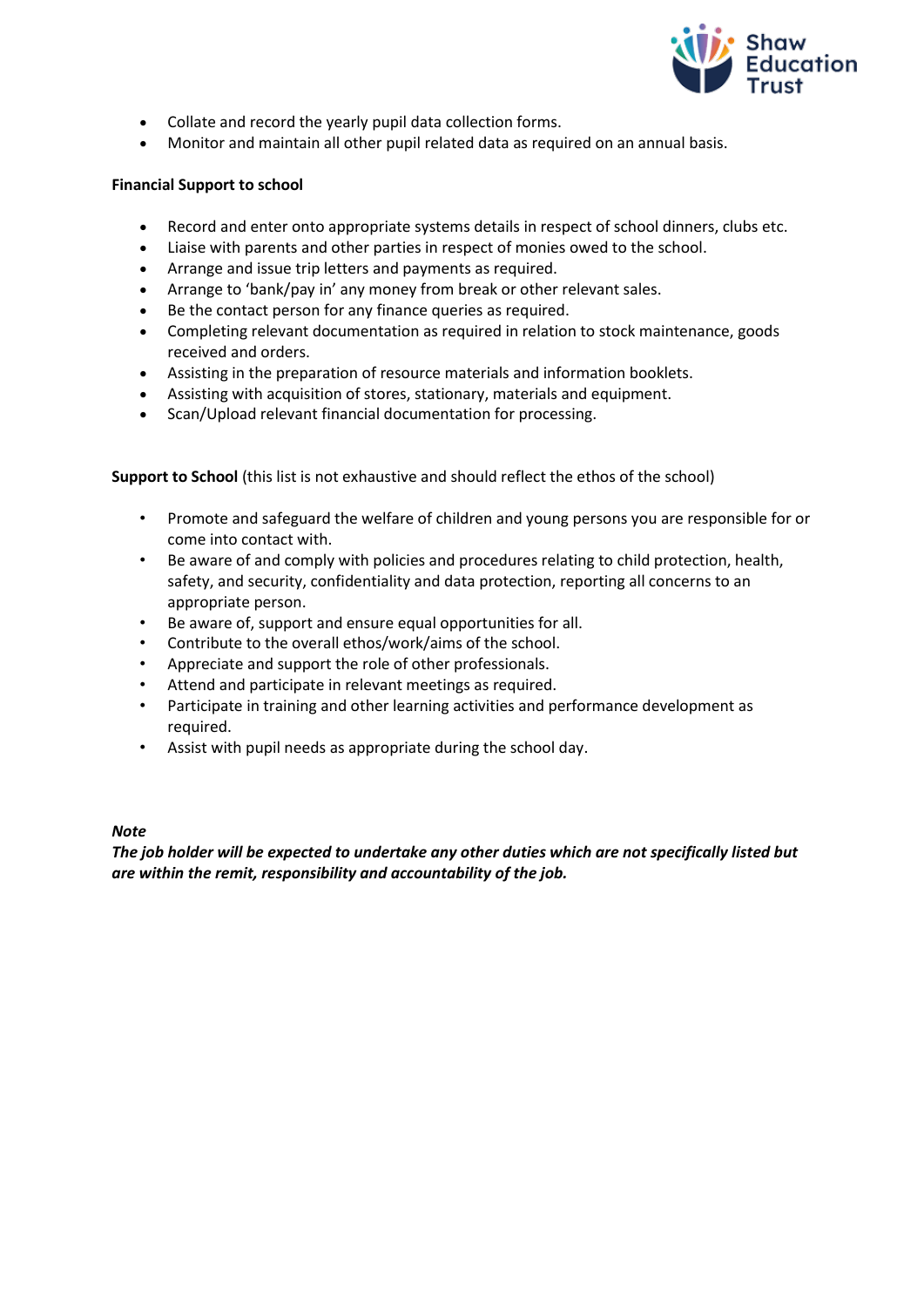

# **Person Specification**

| <b>Minimum</b><br><b>Criteria</b><br>for Two<br>Ticks * | <b>Criteria</b>                                                                                                                | <b>Measured</b><br>by<br>APP/I/ASS |
|---------------------------------------------------------|--------------------------------------------------------------------------------------------------------------------------------|------------------------------------|
|                                                         | <b>Experience</b>                                                                                                              |                                    |
|                                                         | Good understanding and ability to use relevant<br>equipment/technology. E.g SIMS, Microsoft Office, computer                   | APP/I                              |
|                                                         | databases.                                                                                                                     |                                    |
|                                                         | Keyboard/computer skills.                                                                                                      |                                    |
|                                                         | Ability to work constructively as part of a team.                                                                              |                                    |
|                                                         | Ability to relate well to children and to adults.                                                                              |                                    |
|                                                         | Experience of organising and prioritising                                                                                      |                                    |
|                                                         | <b>Qualifications/Training</b>                                                                                                 |                                    |
|                                                         | Educated to GCSE level or equivalent NVQ                                                                                       | APP/I                              |
|                                                         |                                                                                                                                |                                    |
|                                                         | Knowledge/Skills                                                                                                               | APP/I                              |
|                                                         | Has experience of working in a receptionist / administrative<br>environment                                                    |                                    |
|                                                         | Working in a school or similar environment                                                                                     |                                    |
|                                                         | <b>Behavioural Attributes</b>                                                                                                  |                                    |
|                                                         | Customer focused.                                                                                                              |                                    |
|                                                         | Has a professional and respectful approach, which                                                                              | APP/I                              |
|                                                         | demonstrates support and shows mutual respect.                                                                                 |                                    |
|                                                         | Can demonstrate active listening skills.<br>٠                                                                                  |                                    |
|                                                         | Takes responsibility and accountability.<br>$\bullet$                                                                          |                                    |
|                                                         | Committed to the needs of the pupils, parents and other<br>stakeholders.                                                       |                                    |
|                                                         | Demonstrates a positive attitude including suggesting solutions,                                                               |                                    |
|                                                         | participating, trusting and encouraging others and achieving                                                                   |                                    |
|                                                         | expectations.                                                                                                                  |                                    |
|                                                         | Is committed to the provision and improvement of quality<br>service provision.                                                 |                                    |
|                                                         | Is adaptable to change/embraces and welcomes change.                                                                           |                                    |
|                                                         | Is enthusiastic and decisive.                                                                                                  |                                    |
|                                                         | Communicates effectively.<br>٠                                                                                                 |                                    |
|                                                         | Has the ability to learn from experiences and challenges.                                                                      |                                    |
|                                                         | Is committed to the continuous development of self and others                                                                  |                                    |
|                                                         | by keeping up to date and sharing knowledge, encouraging new<br>ideas, seeking new opportunities and challenges, open to ideas |                                    |
|                                                         | and developing new skills.                                                                                                     |                                    |